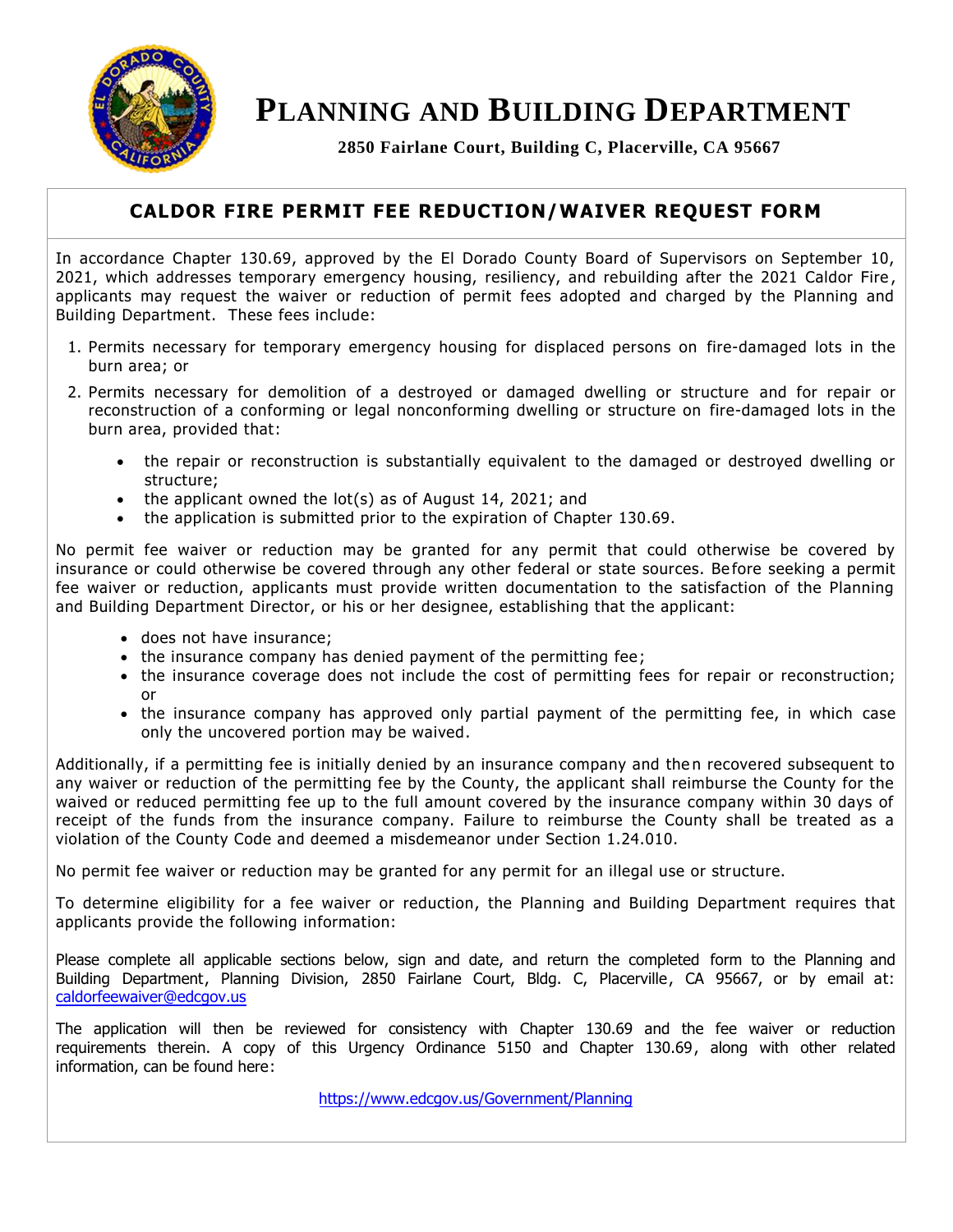# **CALDOR FIRE PERMIT FEE REDUCTION/WAIVER REQUEST FORM APPLICANT INFORMATION** Name (Include Jr. or Sr. if applicable): Email address: Phone: Alt. Phone: Property address: City: State: ZIP Code: Mailing address (if different): City: State: ZIP Code: **CO-APPLICANT INFORMATION (OVER 18)** Name (Include Jr. or Sr. if applicable): Email address: Phone: Alt. Phone: Property address: City: State: ZIP Code: Mailing address (if different): City: State: ZIP Code: **PROJECT INFORMATION** Assessor's Parcel Number(s): Brief Project Description: (required) Select the reason for the fee waiver:  $\Box$  I do not have insurance  $\Box$  My insurance company has denied payment of the permitting fee(s)  $\Box$  My insurance coverage does not include the cost of permitting fees for repair or reconstruction **Contract Contract** My insurance company has approved only partial payment of the permitting fee (only the uncovered portion of the fee may be waived)**PERMITTING FEE INFORMATION** Select all permits that you are seeking a waiver or reduction of: Demolition Permit Temporary Mobile Home Permit (includes Temporary Recreational Vehicles) Model Water Efficiency Landscaping Ordinance (MWELO) Residential Building Permits Non-Residential Building Permits Grading Permits Electrical Permits Temporary Use Permit Administrative Permit \* The permit types listed above and their associated permit fees are subject to change based on the current Department Fee Schedule in place at the time the permits are approved.